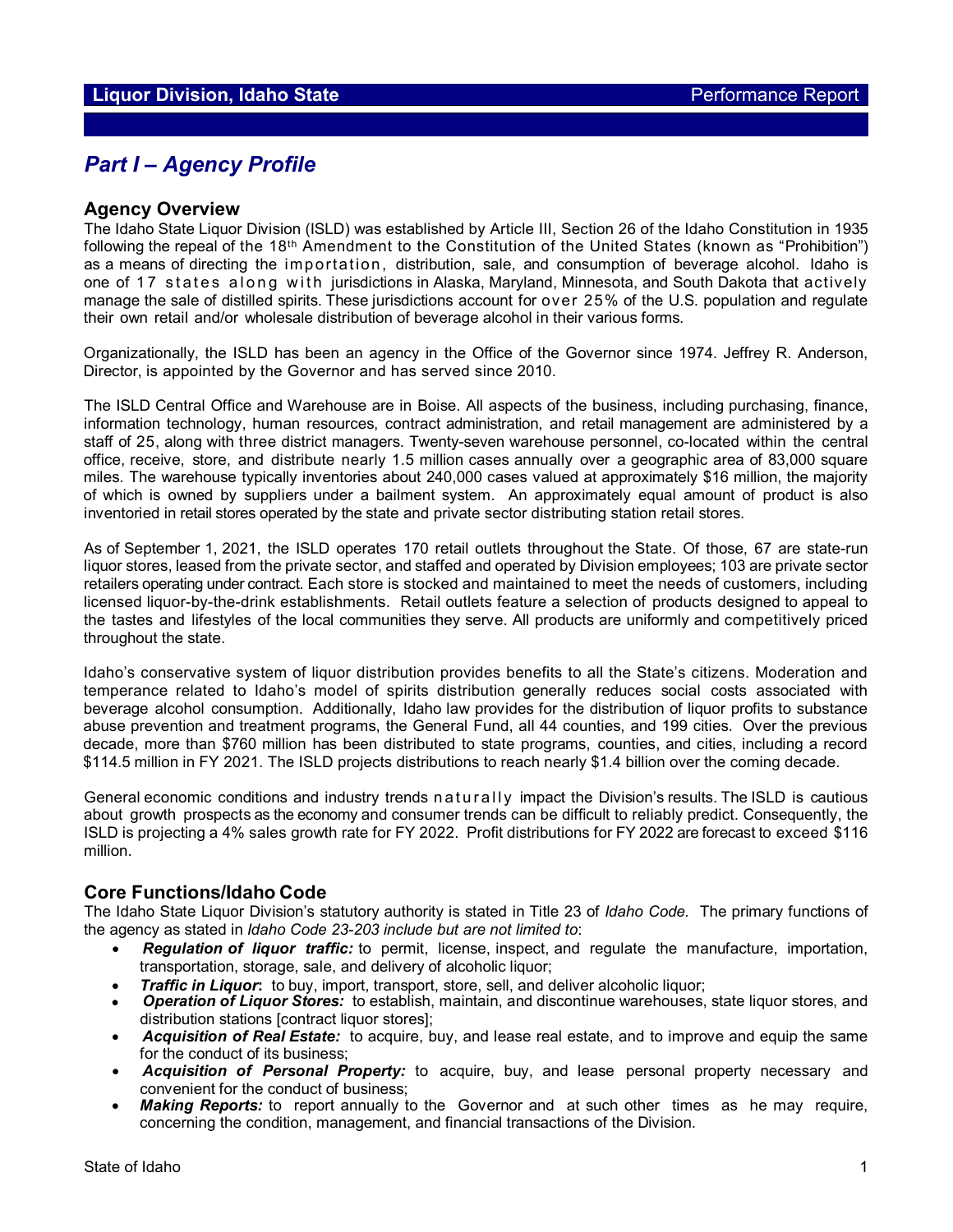### **Revenue and Expenditures**

| <b>Revenue</b>                  | <b>FY 2018</b> | <b>FY 2019</b> | <b>FY 2020</b> | <b>FY 2021</b> |
|---------------------------------|----------------|----------------|----------------|----------------|
| Liquor Control Fund             | \$210,681,200  | \$230,562,200  | \$260.092.500  | \$297,169,600  |
| Total                           | \$210,681,200  | \$230,562,200  | \$260,092,500  | \$297,169,600  |
| <b>Expenditures</b>             | <b>FY 2018</b> | <b>FY 2019</b> | <b>FY 2020</b> | <b>FY 2021</b> |
| <b>Personnel Costs</b>          | \$12,829,300   | \$13,090,000   | \$14.188.200   | \$14,162,700   |
| <b>Operating Expenditures</b>   | \$6,067,400    | \$6,090,000    | \$6,305,100    | \$6,937,900    |
| Capital Outlay                  | \$553.900      | \$855,000      | \$531,300      | \$824,400      |
| Continuous Appropriation (COGS) | \$113,399,000  | \$124,170,900  | \$132,210,600  | \$153,808,840  |
| Distributions to Stakeholders   | \$78,512,000   | \$85,346,900   | \$95,444,300   | \$114,513,100  |
| Total                           | \$211,361,600  | \$229,552,800  | \$248,679,500  | \$290,246,940  |

## **Profile of Key Services Provided**

| <b>Cases Managed and/or Key</b><br><b>Services Provided</b> | <b>FY 2018</b> | <b>FY 2019</b> | <b>FY 2020</b> | <b>FY 2021</b> |
|-------------------------------------------------------------|----------------|----------------|----------------|----------------|
| Nine-Liter Cases Sold                                       | 1.138.000      | 1.181.000      | 1.234.000      | 1,348,000      |
| <b>Total Dollar Sales</b>                                   | \$215,157,580  | \$230,094,340  | \$258,567,000  | \$297,057,460  |
| Net Income                                                  | \$79,839,840   | \$86,275,900   | \$98,241,700   | \$114,084,300  |
| <b>Profit Distributions</b>                                 | \$78,512,000   | \$85,346,900   | \$95,444,300   | \$114,513,100  |

# **FY 2021 Performance Highlights**

- Sales increased \$38.5 million, from \$258.6 million to \$297.1 million up +14.9%
- Net Profit increased \$15.9 million, from \$98.2 million to \$114.1 million up +16.1%
- Distributions to State programs, General Fund, Cities and Counties increased \$19.1 million, from \$95.4 million to \$114.5 million – up +20.0%

FY2021 continued a recent trend of very successful years for the ISLD. The Division once again experienced record sales, profits, and distributions. Net Income and distributions grew considerably more than consumption on a per capita basis. Sales results were driven primarily by continued population growth and cross-border traffic from Washington state. In addition to these economic factors, effective cost management combined with store merchandising enhancements continue to positively impact topline sales and profits that far outpace changes in consumption. Industry innovation and evolving consumer tastes are also driving market share increases for distilled spirits vs. beer and wine. All these factors will continue to play prominent roles in the ISLD's sales growth now and into the future.

The ISLD recognizes a critical need for resources throughout the state to aid in the implementation of education programs in our communities. Cultivating relationships with organizations that are working toward maintaining healthy communities is an important endeavor of the ISLD. In partnership with the National Alcohol Beverage Control Association (NABCA), the ISLD awards grants through a competitive program each year to help fund a myriad of agencies' and coalitions' efforts that strive to combat the abuse of alcohol and drugs. In FY2021, \$60,000 in grants were awarded throughout the state of Idaho amongst 15 different agencies and coalitions including antialcohol & drug coalitions in Orofino, Idaho Falls, Nez Perce, Lapwai, Meridian, and Moscow, Valley High School, Frank Church High School, Timberline High School, Lewis-Clark State College, the University of Idaho, St. Luke's Medical Center, and the Office of Drug Policy. Additionally, the ISLD and NABCA provide financial support to the Northwest Alcohol Conference and various programs with Idaho's Alcohol Beverage Control Bureau. The ISLD also believes strongly in the development of our own associates via ongoing education and training. Training to ensure safe selling, cybersecurity training, HR compliance training, and 'Caring for the Customer' classes are required for all retail associates.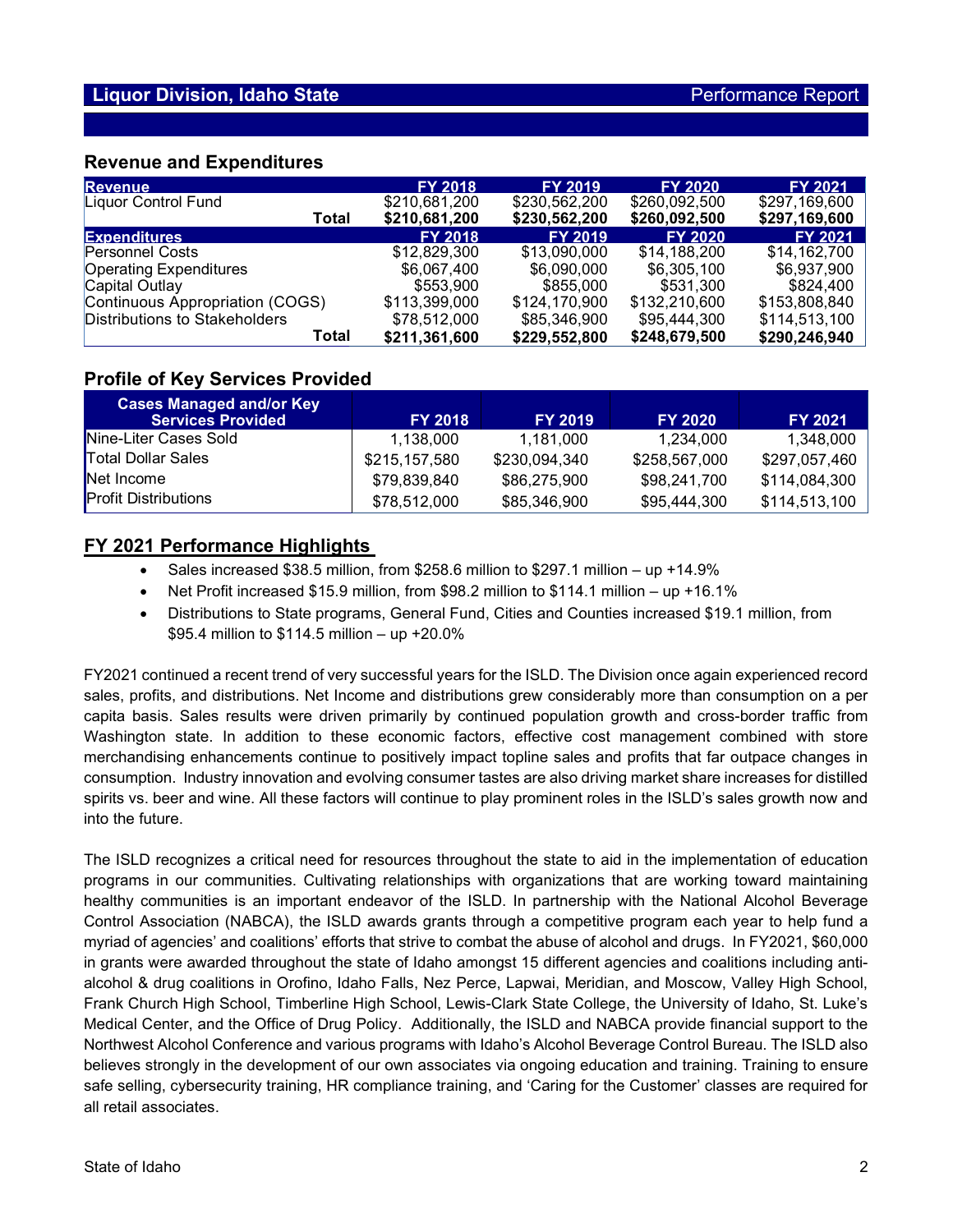# *Part II – Performance Measures*

#### **Agency Goal**

Idaho Statue 23-203 specifies the powers and duties of the Idaho State Liquor Division. Furthermore, the statute directs the Division to "exercise its powers as to curtail the intemperate use of alcoholic beverages. It shall not attempt to stimulate the normal demands of temperate consumers thereof, irrespective of the effect on the revenue…" To this end, the Division has established a benchmark philosophy that is the basis for its strategic and operational planning. The benchmarks aim to ensure the Division responsibly optimizes net revenues without implementing strategies that encourage consumption. Specifically, the Division strives for the following: *Distributions to stakeholders should grow faster than dollar sales; dollar sales should grow faster than 9-liter case sales; 9-liter case sales should grow faster than consumption per capita.*

|                | <b>Performance Measure</b>                                                       |        | <b>FY 2018</b>       | <b>FY 2019</b>       | <b>FY 2020</b>        | <b>FY 2021</b>            | FY 2022     |
|----------------|----------------------------------------------------------------------------------|--------|----------------------|----------------------|-----------------------|---------------------------|-------------|
| $\mathbf{1}$ . | Low Per Capita Consumption<br>(9-Liter Cases per Adult)<br>Change vs. Prior Year | actual | 0.94<br>$+2.2%$      | 0.97<br>$+3.2%$      | 1.05<br>$+8.2%$       | 1.12<br>$+6.7%$           |             |
|                |                                                                                  | target | Below +3.6%          | Below +4.3%          | Below +9.2%           | Below +8.5%               | Below +3.0% |
| 2.             | 9-Liter Cases Sold<br>Change vs. Prior Year                                      | actual | 1,182,000<br>$+3.6%$ | 1.234.000<br>$+4.3%$ | 1,348,000<br>$+9.2%$  | 1,463,000<br>$+8.5%$      |             |
|                |                                                                                  | target | Above +2.2%          | Above $+3.2%$        | Above $+8.2%$         | Above +6.7%               | Above +1.8% |
| 3.             | Sales (000s)<br>Change vs. Prior Year                                            | actual | \$215,200<br>$+5.8%$ | \$230,100<br>$+6.9%$ | \$258,500<br>$+12.4%$ | \$297,057,460<br>$+14.9%$ |             |
|                |                                                                                  | target | Above +3.6%          | Above 4.3%           | Above 9.2%            | Above $+8.5%$             | Above +3.0% |
| 4.             | Distributions (000s)<br>Change vs. Prior Year                                    | actual | \$78,500<br>$+7.1%$  | \$85,300<br>$+8.6%$  | \$95,400<br>$+11.8%$  | \$114,513,100<br>$+20.0%$ |             |
|                |                                                                                  | target | Above 5.8%           | Above 6.9%           | Above 12.4%           | Above 14.9%               | Above +4.0% |

# **Performance Measure Explanatory Notes**

The ISLD has an exemplary track record of delivering on its strategic targets. FY21 was a stellar year, as the ISLD increased distributions by +20% on only a +8.5% increase in volume and met our goals in each of the four metric areas.